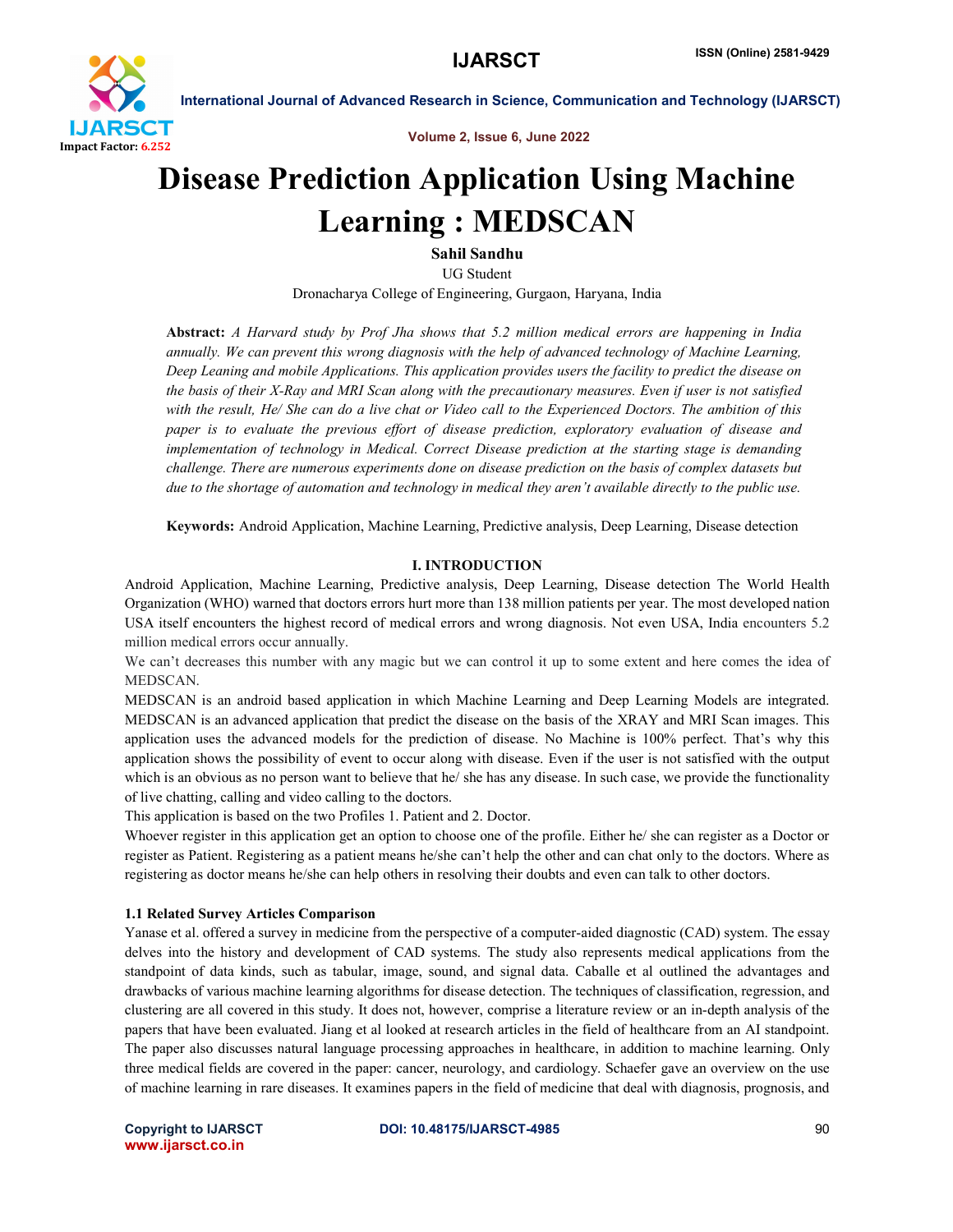

#### Volume 2, Issue 6, June 2022

treatment. None of the articles provide a summary of previous work. They also only cover a few medical disciplines and do not provide an in-depth analysis of the publications they review.

#### 1.2 Machine Learning in Disease Diagnosis: A Step-by-Step Guide

Medical diagnosis is a difficult undertaking that is often thought of as an empirical task but is little understood as a cognitive task. As a result, as complicated as it may appear, computer-assisted diagnosis, in our instance utilising ML, is divided into many parts. Data collection is the initial stage in disease diagnosis. This information could come in a variety of formats, including but not limited to medical interviews, clinical trials, and surveys. Patient historical data, demographics, imaging, voice, and even heart sound can all be used. Processing is the next stage. The data is prepared at this process, which includes missing values, dimensionality reduction, handling noisy data, and so on. After that, the predictors and the target variable are determined. This information is subsequently fed into one of the training models. The model is utilised for diagnosis after it has been trained.

#### 1.3 The Advantages of Using Machine Learning to Diagnose Disease

Because of the limits posed by a huge number of overlapping structures and cases, as well as distractions, fatigue, and limitations with the human visual system, a 'second opinion' can be beneficial. This has boosted the usage of computeraided design (CAD) systems in diagnostic procedures. CAD is a notion in which computers and physicians play equal roles, i.e., it aids physicians in making the best clinical decisions/practices. Furthermore, EHR systems are being used to assist in making clinical decisions due to increased complexity among patients, high diagnostic errors, and the availability of a significant amount of data. With the advent of sophisticated data analysis tools, machine learning methods aid in the deciphering of relevant data linkages. It could support clinicians' findings as a second opinion. make a decision or refute it Integration of machine learning-based systems that monitor an ever-increasing volume of data streams for trends, aiding clinician decision-making, or automatically modifying settings of bedside equipment has improved patient treatment outcomes and significantly lowered overall treatment costs. On the negative, while ML promises to deliver the best therapeutic aid, the article claims that it has yet to prove beneficial, owing to opacity in ML algorithms and analytics. Furthermore, data quality and the generalizability of ML models are still issues.

#### II. REVIEW LITERATURE

In medical centers, a lot of studies have been conducted on disease prediction systems utilizing various machine learning algorithms.

Senthil Kumar Mohan et al suggested Effective Heart Disease Prediction Using Hybrid Machine Learning Techniques, a strategy whose goal is to uncover essential features by using Machine Learning, resulting in increased precision in cardiovascular ailment prediction. The expectation model is made up of numerous combinations of features and a few well-known arrangement algorithms. They also educated about Different data mining approaches and expectation techniques, such as KNN, LR, SVM, NN, and Vote, have been fairly famous of late to distinguish and predict heart disease with a precision level of 88.7% through the prediction model for heart disease with hybrid random forest with a linear model (HRFLM).

Mr. Santhana Krishnan.J and Dr. Geetha.S, Mr. Santhana Krishnan.J and Dr. Geetha.S The use of a machine learning algorithm to predict heart disease This paper uses classification techniques to predict cardiac disease in male patients. This article contains thorough information about Coronary Heart Diseases, including Facts, Common Types, and Risk Factors. WEKA (Waikato Environment for Knowledge Analysis), an excellent Data Mining Tool for Bioinformatics Fields, was employed as the Data Mining tool. All three WEKA interfaces are used here; the main data mining techniques are Naive Bayes, Artificial Neural Networks, and Decision Tree, and these techniques are used to forecast heart disease in this system. Decision Trees such as CART, C4.5, CHAID, J48, ID3 Algorithms, and Naive Bayes Techniques are the most common methods for prediction.

Sharma and Shukla released a study on brain tumors in 2021. Prediction was the research's strength. Thresholding, as well as traditional supervised and unsupervised segmentation techniques, were briefly discussed. But that was only a brief overview of deep learning-based brain tumor classification and segmentation. It didn't even cover the performances of the surveyed literature.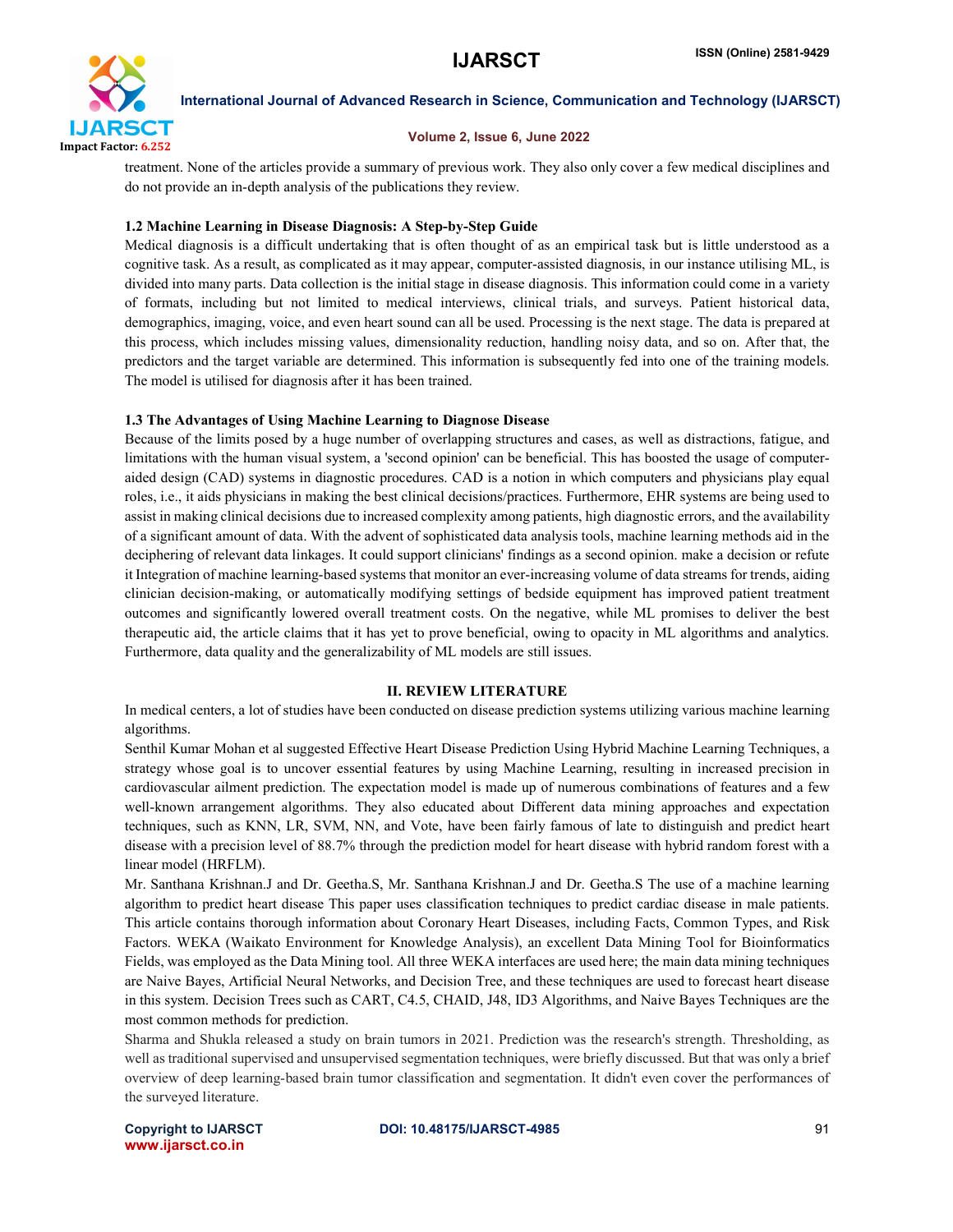**AB** 



International Journal of Advanced Research in Science, Communication and Technology (IJARSCT)

#### Volume 2, Issue 6, June 2022

Similarly, Rao and Karunakara investigated various brain tumour segmentation strategies in 2021, including thresholding, region growth, atlas, deep learning, and traditional supervised and unsupervised machine learning. The results of tumour categorization approaches were clearly displayed here. The majority of the examined works on brain tumour classification are from 2019 or before in chronological order. Except for two pieces of literature that will be released in 2020. When displaying their performance metrics, the segmentation and classification algorithms are not clearly distinguished.

## III. IMPLEMENTATION

#### 3.1 One Way Communication

This application lays so much stress on the one way communication. That means one user can't directly communicate to the others. He/ She need to send the request to the other.

Even a request can only be send from the patient to the Doctor. A doctor can't send any type of message request to the Users (Patients) for any type of request or promotional messages.

But wait, What If a doctor want to consult to other doctor. This functionality is also provided to the user (Doctor). A doctor user can send message request to other doctor for consultation.

#### 3.2 Modules

This application is divided into different modules which have different implementation, Flow chart and uses.

#### A. Registering Module

Through this module user can register to the application. Each user has 2 profiles to register with. Either he/she can register as a Doctor or register as patient.

Registering as Patient is easy as here the user don't need to provide about his/ her carrier detail information whereas registering as Doctor is a long process where the user need to add his qualification, experience level, specialization and many more.

On the basis of this module their profile get created in the database.



Not all angels have wings some have stethoscope

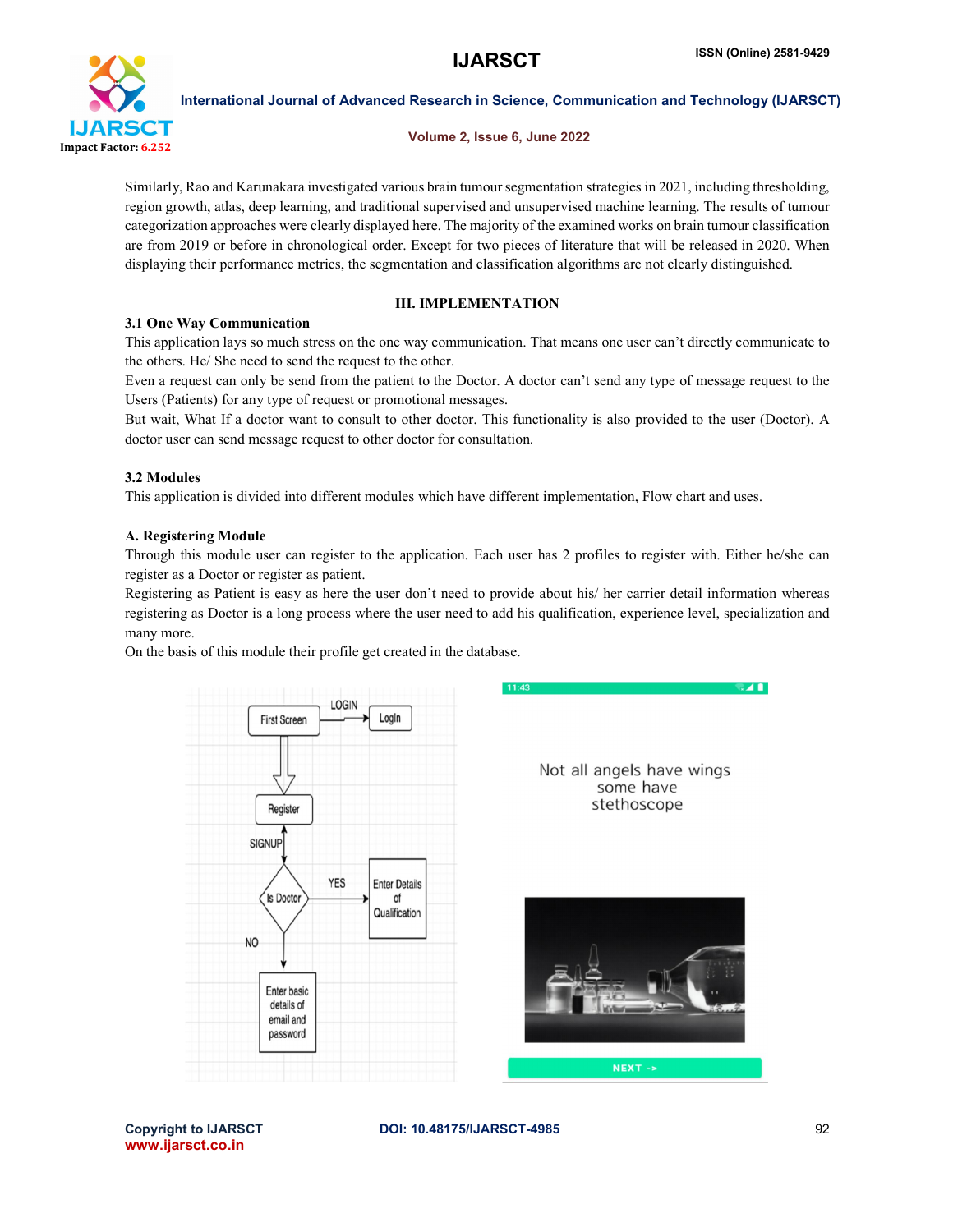## **IJARSCT** Impact Factor: 6.252

 International Journal of Advanced Research in Science, Communication and Technology (IJARSCT) Volume 2, Issue 6, June 2022 48 MedScan MedScan  $\blacktriangleright$ Email  $\overline{\phantom{0}}$ Email (O  $\mathbf{a}$ Password

a

Re enter Password

 $\overline{O}$ 

**SIGN UP** 

Already have an account? Log in



#### B. Prediction Module

 $\mathbf{a}$ 

Password

Forgot your login details? Get help logging in.

Don't have an account? Sign up

This module deals with the prediction of disease on the basis of the user MRI and XRAY scan. This module involves the uploading of document predicting it and uploading it in the database.

When the user try to upload the image, then he will be suggested with some images of "How the image should be."

The Prediction model mainly deals with the complex algorithms of machine learning and deep learning. Each model are trained on different complex algorithm on the basis of different requirements. Efficient NET algorithm is used in Brain Tumor Prediction and Corona Prediction, ResNet is used in Retino Pathy, CNN is used in Malaria prediction, ImageNet is used in Normal Chest X - Ray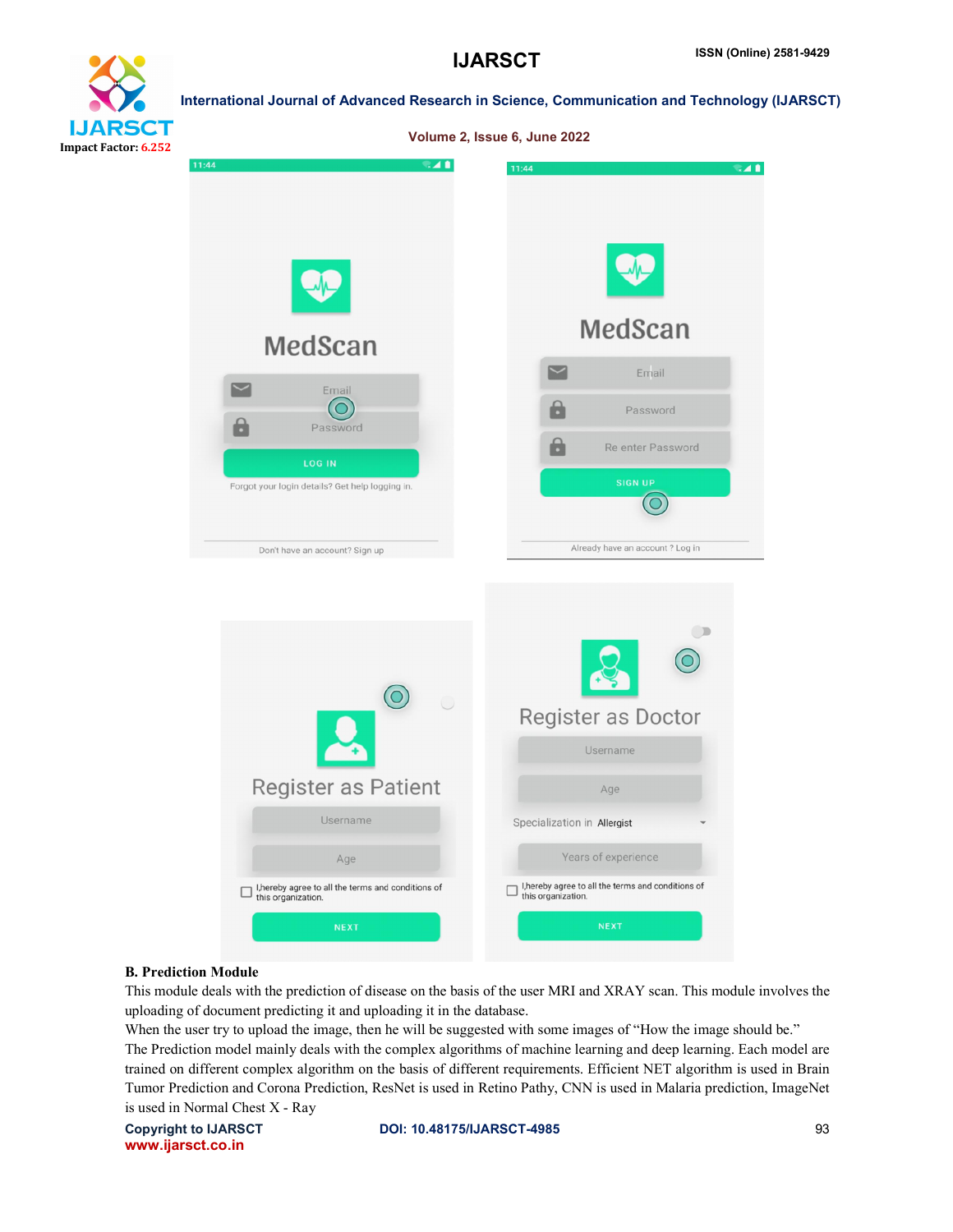CROP



#### International Journal of Advanced Research in Science, Communication and Technology (IJARSCT)

#### Volume 2, Issue 6, June 2022





Ò.

 $[$ 





Output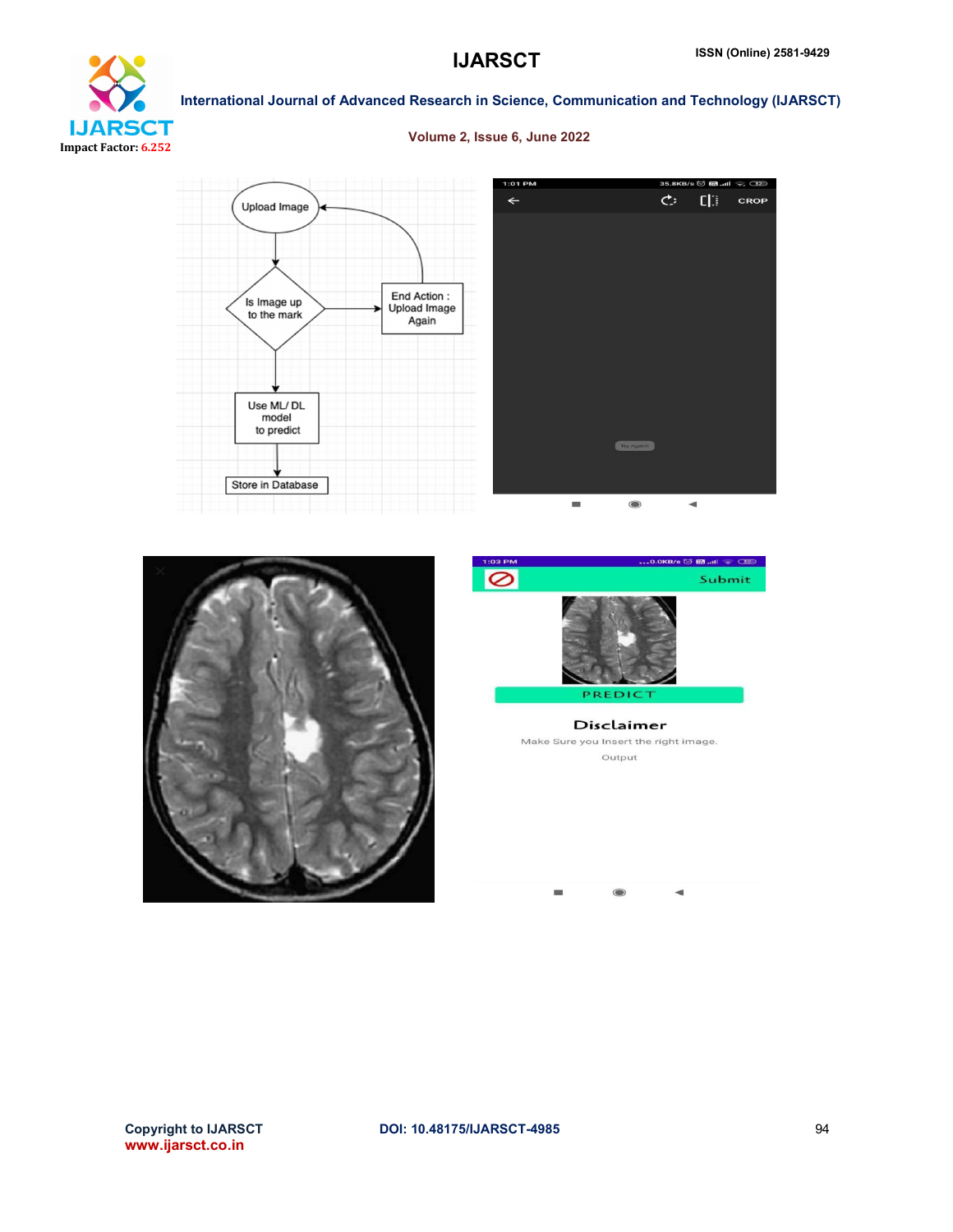# **IJARSCT** Impact Factor: 6.252

International Journal of Advanced Research in Science, Communication and Technology (IJARSCT)



#### C. Chat Module

This module deals with the permissions and access level of the users. This involves the functionality of searching doctor on the basis of Specialization and name of doctor. After getting the doctor, a user can send the request for chatting and he/ she will only be able to access the chat if doctor approves his/her request. A sender and the receiver i.e. a doctor and a patient can both revoke their request.

When the doctor approve the request and both users starts chatting now that person get added in their chatting list. Even on the chatting screen there are signs of video call and normal call, where the user can perform the calling operation.

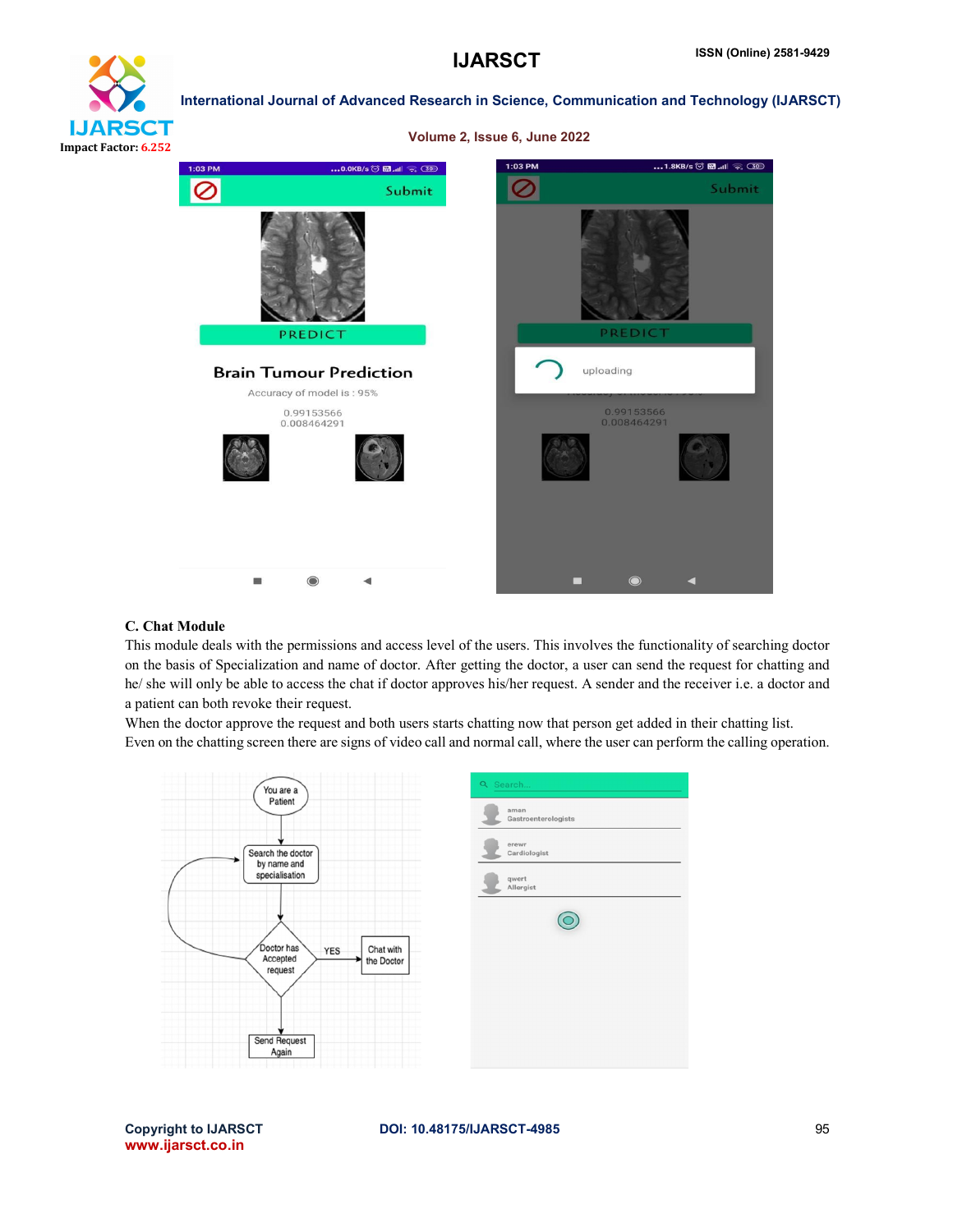



#### D. User Module

This is the high level module which only deals how the application will look to the user. It consists of the main profile where different options are provided from there the user get redirected to the other functions and profiles.

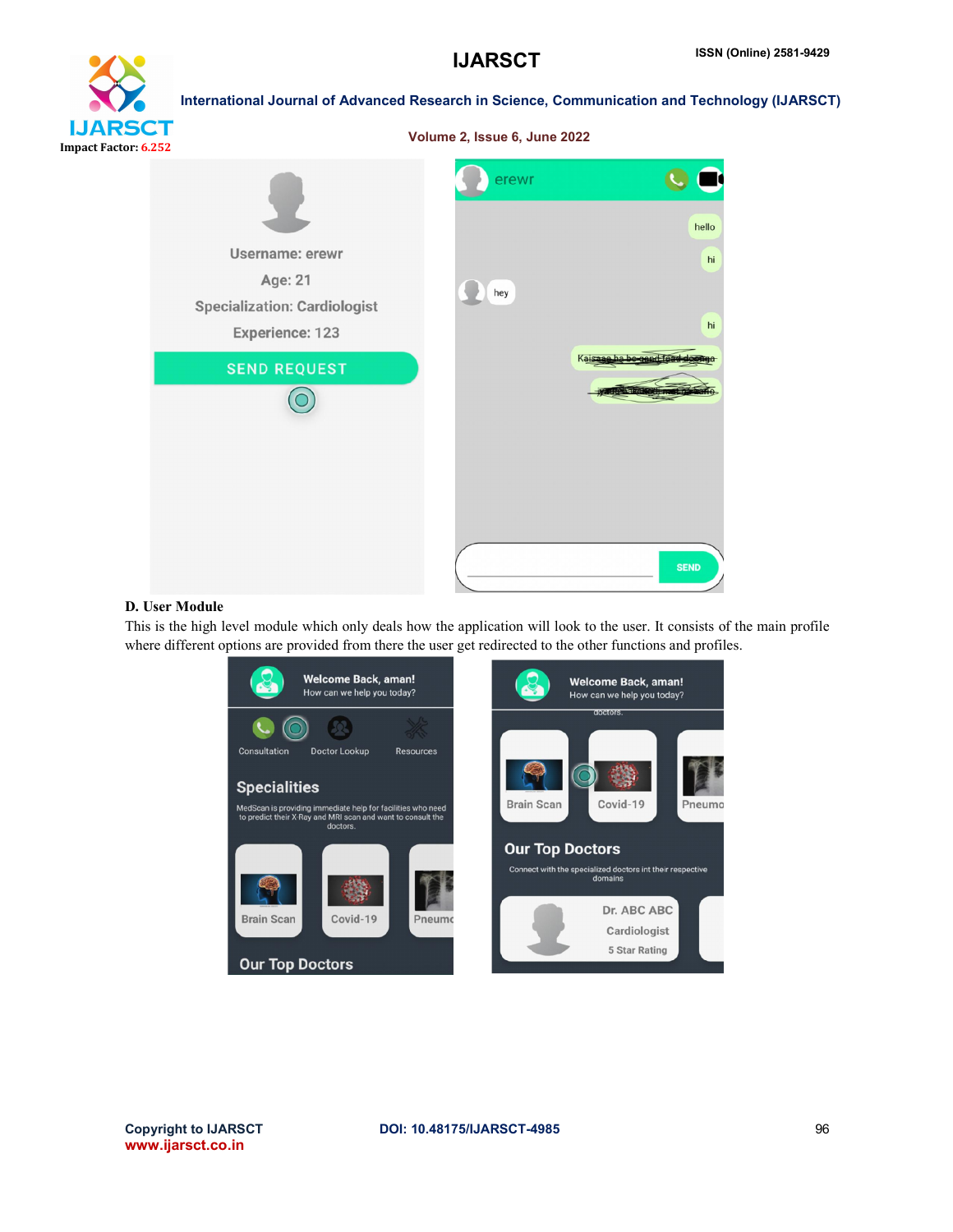



#### IV. TECHNOLOGY USED

#### A. Java

Java is an object-oriented programming language with a high level of abstraction and as few implementation dependencies as possible. It is a general-purpose programming language that allows programmers to write once and run anywhere (WORA), which means that compiled Java code can run on any platform that supports Java without the need to recompile it.

#### B. Python

Python is a high-level, general-purpose programming language that is interpreted. The use of considerable indentation in its design philosophy emphasis code readability. Its language elements and object-oriented approach are aimed at assisting programmers in writing clear, logical code for both small and large-scale projects.

### V. TOOLS USED

#### A. Android Studio

Android Studio is Google's official[8] integrated development environment (IDE), based on JetBrains' IntelliJ IDEA software and intended exclusively for Android programming. In 2020, it will be accessible for download on Windows, macOS, and Linux operating systems, as well as as a subscription-based service. It takes the position of the Eclipse Android Development Tools (E-ADT) as the primary IDE for developing native Android apps.

#### B. TensorFlow

TensorFlow is a machine learning and artificial intelligence software library that is free and open-source. It can be used for a variety of applications, but it focuses on deep neural network training and inference.

#### C. Scikit Learn

Scikit-learn (previously scikits.learn, and also known as sklearn) is a free Python machine learning package. It includes support vector machines, random forests, gradient boosting, k-means, and DBSCAN, among other classification, regression, and clustering techniques, and is designed to work with the Python numerical and scientific libraries NumPy and SciPy.

#### D. Tkinter

Tkinter is Python's standard GUI library. When Python is used in conjunction with Tkinter, creating graphical user interfaces is quick and simple. The Tk GUI toolkit has a sophisticated object-oriented interface called Tkinter.

#### E. Keras

Keras is an open-source software library for artificial neural networks that includes a Python interface. Keras serves as a user interface for TensorFlow. Keras supported a variety of backends up until version 2.3, including TensorFlow, Microsoft Cognitive Toolkit, Theano, and PlaidML.